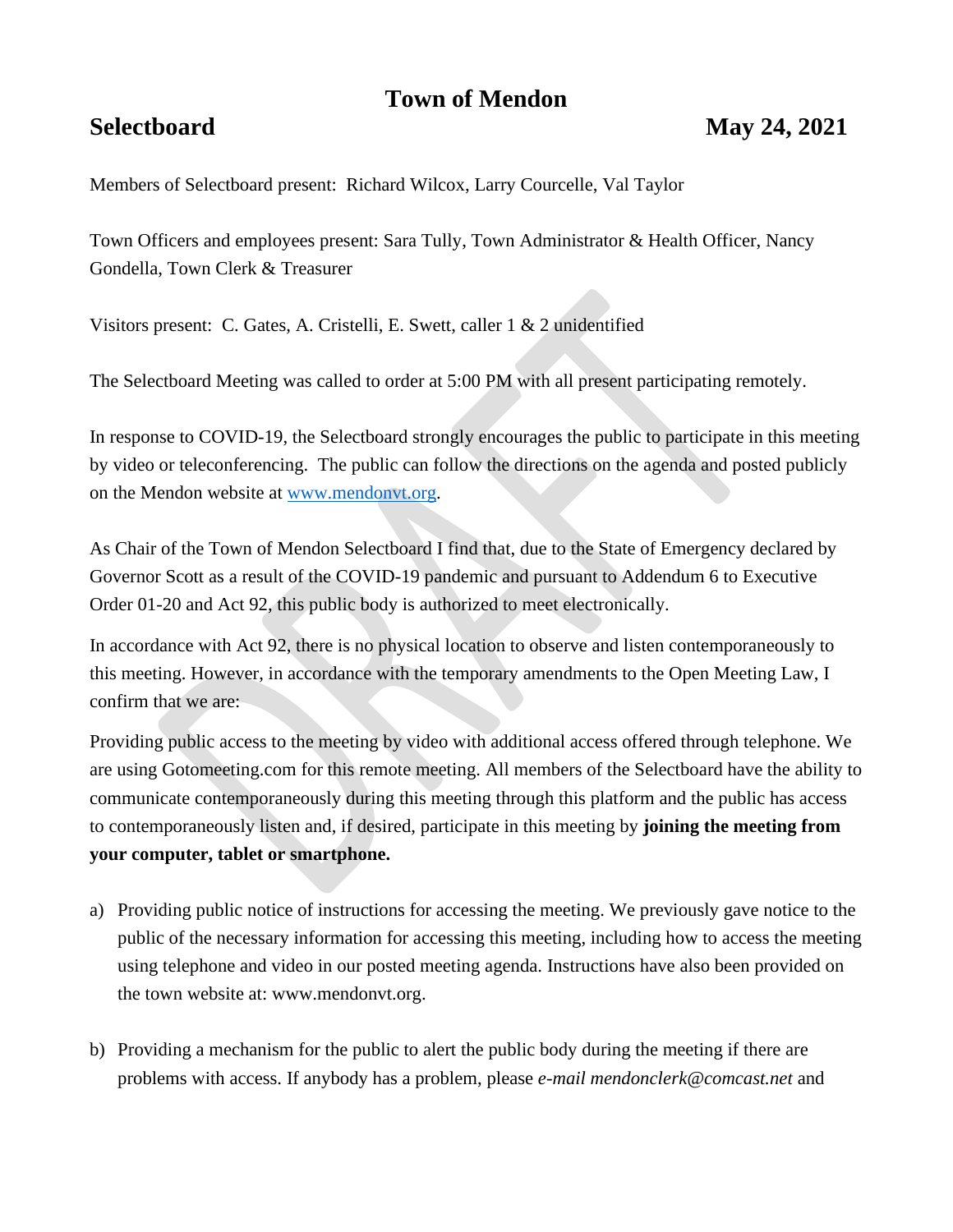c) Continuing the meeting if necessary. In the event the public is unable to access this meeting, it will be continued to a time and place certain.

Selectboard Meeting Mon, May 24, 2021 5:00 PM - 7:00 PM (EDT)

### **Please join my meeting from your computer, tablet or smartphone.**

<https://global.gotomeeting.com/join/350776605>

**You can also dial in using your phone.** United States: [+1 \(224\) 501-3412](tel:+12245013412,,350776605)

**Access Code:** 350-776-605

New to GoToMeeting? Get the app now and be ready when your first meeting starts: <https://global.gotomeeting.com/install/350776605>

Please note that all votes taken during this meeting that are not unanimous will be done by roll call vote, in accordance with the law.

Let's start the meeting by taking a roll call attendance of all members participating in the meeting.

Roll call: Richard Wilcox, Larry Courcelle, Val Taylor

Agenda: R. Wilcox moved to approve the agenda with no additions Motion seconded by V. Taylor. The Selectboard unanimously approved the motion.

#### Announcement

The town wide reappraisal booklets were mailed Friday May 21<sup>st</sup>. Property owners can schedule phone meetings with Spencer Potter, VT Municipal Assessors set up for May 27, 28 and 29<sup>th</sup>.

# Administrative Matters

*Selectmen's Orders* were reviewed.

Motion by R. Wilcox to approve pay orders for 5/24/21 for \$14,812.10 and \$6,473.02 to approve payroll in the amount of \$9,630.08 for the period ending May 15, 2021. Motion seconded by L. Courcelle.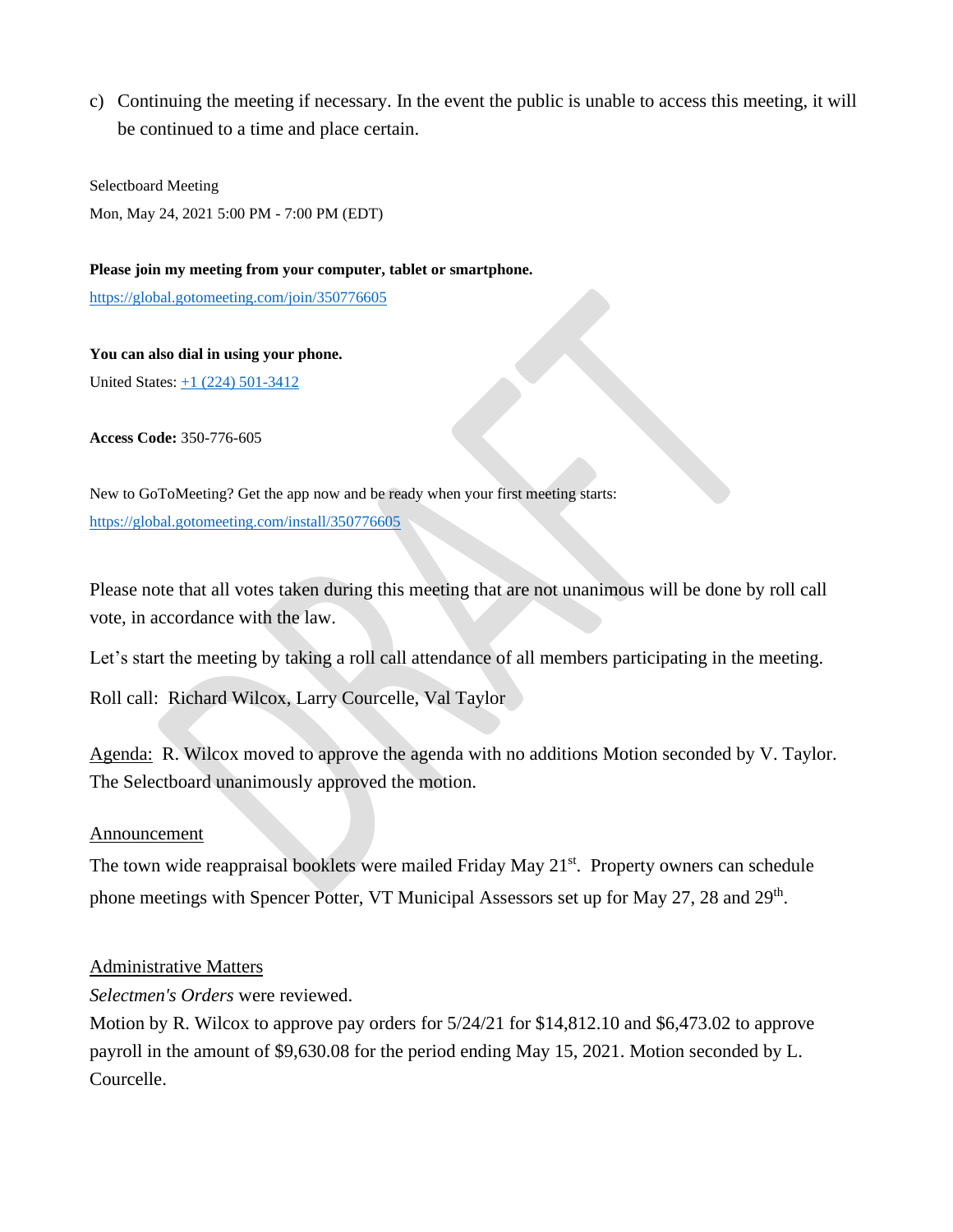Minutes of Previous Meeting: R. Wilcox moved to approve the minutes of 5/10/21. Motion seconded by V. Taylor. The Selectboard unanimously approved the motion.

# Public Comment None

# Business

*Tax Sales* There is one tax sale scheduled for June 24th 2021 for a property located on Cabin Row in Mendon. Chris Corsones submitted a letter requesting to make the opening bid on behalf of the town. The Selectboard expects Chris Corsones to open bidding add the amount owed plus fees. The Selectboard agreed to pay Chris Corsones the attorney's fees for conducting the tax sale if there are no bidders present at the tax sale. These fees will carry forward in the amount owed on the property of it does not sell at tax sale. Motion by R. Wilcox to not make the opening bid at tax sale on behalf of the town, rather authorize Chris Corsones to set the opening bid at the amount owed plus fees and the town will pay the attorneys fees if the property does not sell at tax sale. The fees will carry forward as amount owed on the property. Motion seconded L. Courcelle. The Selectboard unanimously approved the motion.

*2008 Chevrolet Silverado Truck Offers* S. Tully announced the town received four offers on the truck and recommended the Selectboard accept highest offer for the sale of the 2008 Chevrolet Silverado. S. Tully also recommended the Selectboard also accept the second highest offer in the event the transfer falls through on the highest offer. The Selectboard agreed. Motion by L. Courcelle to authorize the transfer of the Chevrolet Silverado and accept the high bid of \$14,000. In the event this transfer does not go through the second highest offer will be accepted. Motion seconded by R. Wilcox. The Selectboard unanimously approved the motion. If the transfer does not occur with the two highest offers, the Selectboard will readvertise the truck for sale.

*Crack Sealing* S. Tully presented three bids for crack sealing. The two lowest bids are equal at \$4,000 per day. Motion by R. Wilcox to spend up to \$20,000 on crack sealing to be paid out of the Highway Improvement Fund. Motion seconded by L. Courcelle. The Selectboard unanimously approved the motion.

*Paving Bids* S. Tully presented three bids for paving Old Turnpike Road. Motion by R. Wilcox to accept the lowest bid from Wilk Paving of \$60 per ton asphalt and \$20 per ton gravel, sweeping and compaction for the paving of Old Turnpike Road to be paid out of the Highway Improvement Fund. Motion seconded by L. Courcelle.

*Irene Celebration Committee* R. Wilcox elected to step down from the Irene Celebration Committee in order to avoid a quorum of the Selectboard present at their meetings. L. Courcelle recapped a meeting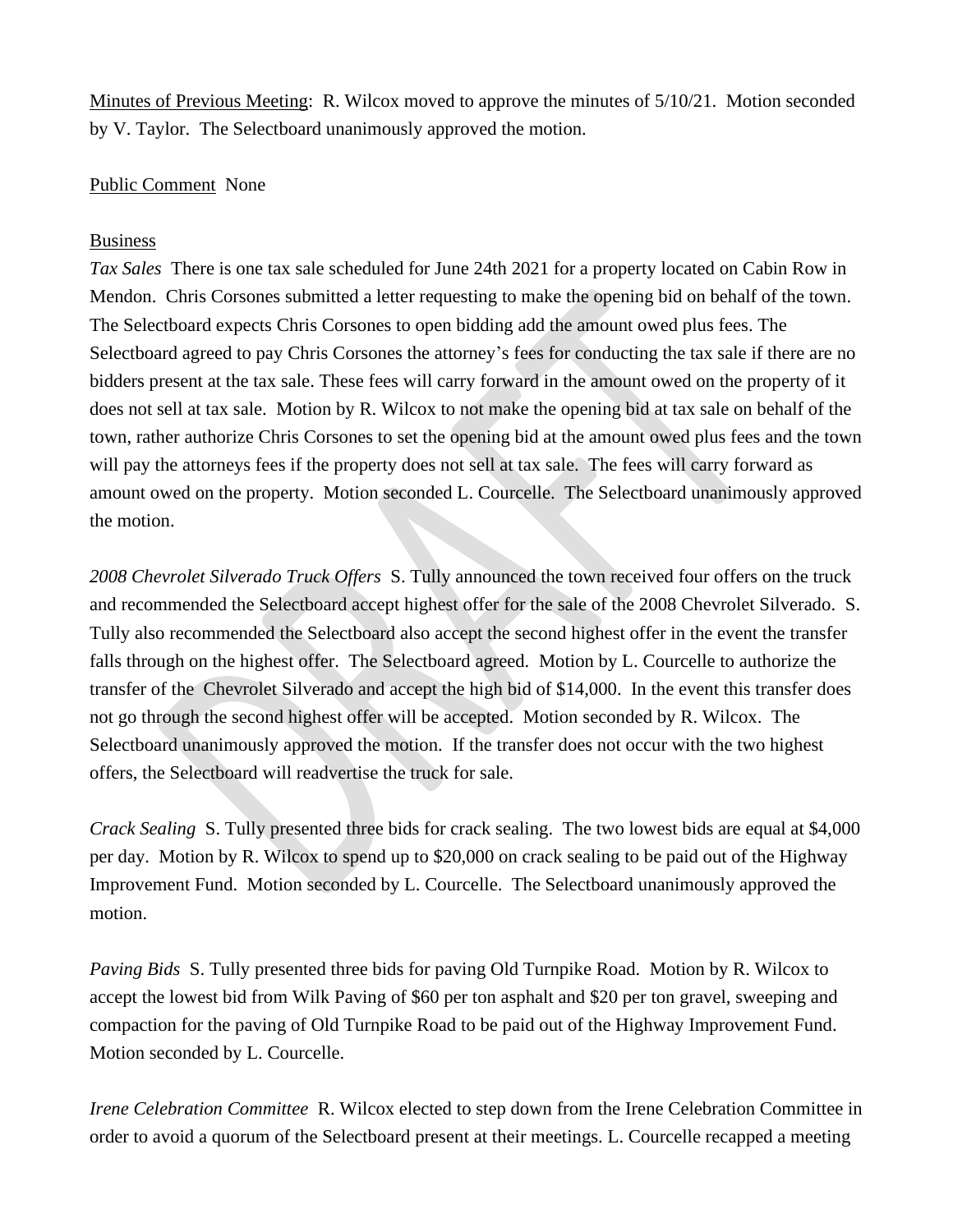conducted on May 20<sup>th</sup>. Present were Ann Singiser, Jennifer Bagley and Larry Courcelle. It is recommended to appoint additional committee members/ L. Courcelle moved to appoint Phil Douglas, Teri Corsones, Mary Rizk, Jesse Bridge, Betsy Reddy, Jim Reddy and Wanda Courcelle to the Irene Celebration Committee. Motion seconded by R. Wilcox. Save the date for August 28, 2020 from Noon to 3 PM at the Mendon Recreation Area for a celebration of the 10<sup>th</sup> anniversary of TS Irene passing through Mendon, VT. L. Courcelle provided a brief overview of the details the committee is discussing that included food, supplies and advertising. The next Meeting of the Irene Celebration Committee will occur at the Singiser residence at 472 Meadowlake Drive, Mendon VT June 10, 2021 at 4 PM. Anyone interested in volunteering to help with this event, please contact Larry Courcelle.

*Blower Quotes* S. Tully presented three quotes for self-contained debris blowers and trailers. The Grants in Aid Equipment Grant will pay for up to \$5,600 towards this purchase. Motion by R. Wilcox to accept the lowest bid for a Buffalo Turbine Blower and trailer with extra nozzles for \$8,504.00 to be paid out of the Equipment Replacement Fund. Motion seconded by L. Courcelle. The Selectboard unanimously approved the motion.

*Highway Employment* S. Tully informed the Selectboard that both the seasonal fulltime position and the Assistant Road Commissioner position for the Highway Department are currently posted and accepting applications. The Selectboard authorized the continued part time employment of Dan Hendee to assist in road projects and mowing. Anyone interested in applying for these positions should contact Sara Tully at [mendonadmin@comvcast.net](mailto:mendonadmin@comvcast.net) or 802-558-3935.

*COVID – Universal Guidance- VT Forward Plan* S. Tully provided an overview the current Universal Guidance and the announce plan by the Governor to reach full open status once the State's population of ages 12 and over reach 80% vaccination status. The operations of the town office, highway department and remote meetings were discussed. N. Gondella expressed the ability to open the office to the public while allowing unvaccinated people social distancing space or remote services. The Selectboard authorized the office to remain closed at the beginning and end of the day to allow for the required cleaning. The Highway Department will resume normal operations while allowing unvaccinated people social distancing space. Remote meetings will continue as it is difficult to determine who would wish to attend and their vaccination status. The conference room at the office leaves little room for social distancing. S, Tully will update the COVID safety protocol memo for employees and staff.

*American Rescue Plan (ARPA)* S. Tully provided an overview of the training that occurred last week outlining eligible uses of the ARPA funds. N. Gondella provided an overview of the accounting requirements of the ARPA funds. The town will learn more as the plan is rolled out. Assistance will be provided by VLCT and the Rutland Regional Planning Commission.